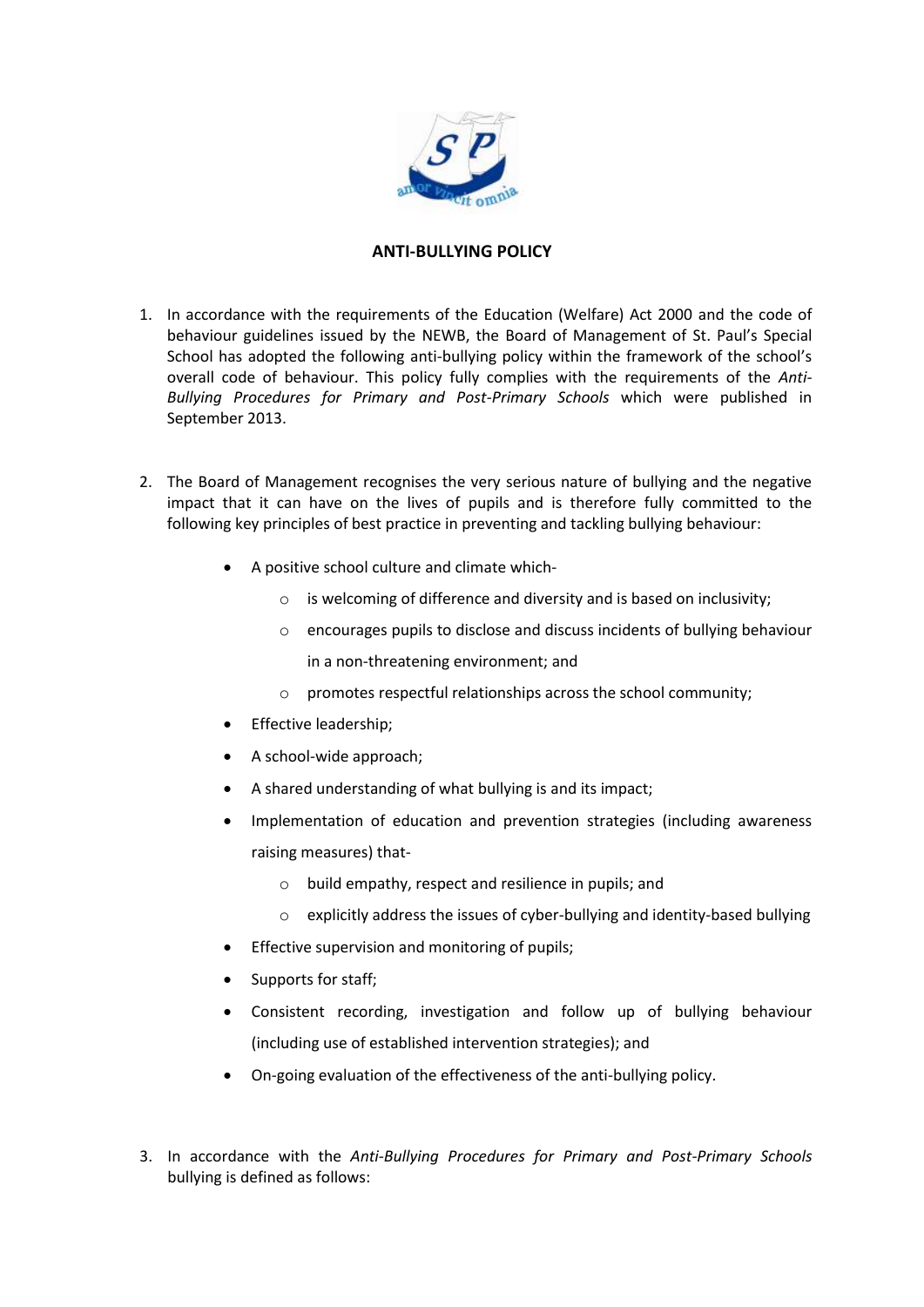Bullying is unwanted negative behaviour, verbal, psychological or physical conducted, by an individual or group against another person (or persons) and which is repeated over time.

The following types of bullying behaviour are included in the definition of bullying:

- deliberate exclusion, malicious gossip and other forms of relational bullying,
- cyber-bullying and
- identity-based bullying such as homophobic bullying, racist bullying, bullying based on a person's membership of the Traveller community and bullying of those with disabilities or special educational needs.

Isolated or once-off incidents of intentional negative behaviour, including a once-off offensive or hurtful text message or other private messaging, do not fall within the definition of bullying and should be dealt with, as appropriate, in accordance with the school's code of behaviour.

However, in the context of this policy, placing a once-off offensive or hurtful public message, image or statement on a social network site or other public forum where that message, image or statement can be viewed and/or repeated by other people will be regarded as bullying behaviour.

Negative behaviour that does not meet this definition of bullying will be dealt with in accordance with the school's code of behaviour.

Additional information on different types of bullying is set out in Section 2 of the *Anti-Bullying Procedures for Primary and Post-Primary Schools*.

- 4. The relevant teachers for investigating and dealing with bullying are as follows:
	- Principal : Angela Leonard
	- Deputy Principal: Mary Therese Forde
- 5. The education and prevention strategies (including strategies specifically aimed at cyberbullying and identity-based bullying as outlined in point 3) that will be used by the school are as follows:
	- Through the SPHE Curriculum, individual to each class
	- Code of Behaviour Policy
	- Girls Group programme (growing up)
	- Boys Group programme (growing up)
	- **Buddy Groups**

-

6. The school's procedures for investigation, follow-up and recording of bullying behaviour and the established intervention strategies used by the school for dealing with cases of bullying behaviour are in accordance with the guidelines and procedures laid out in the Department